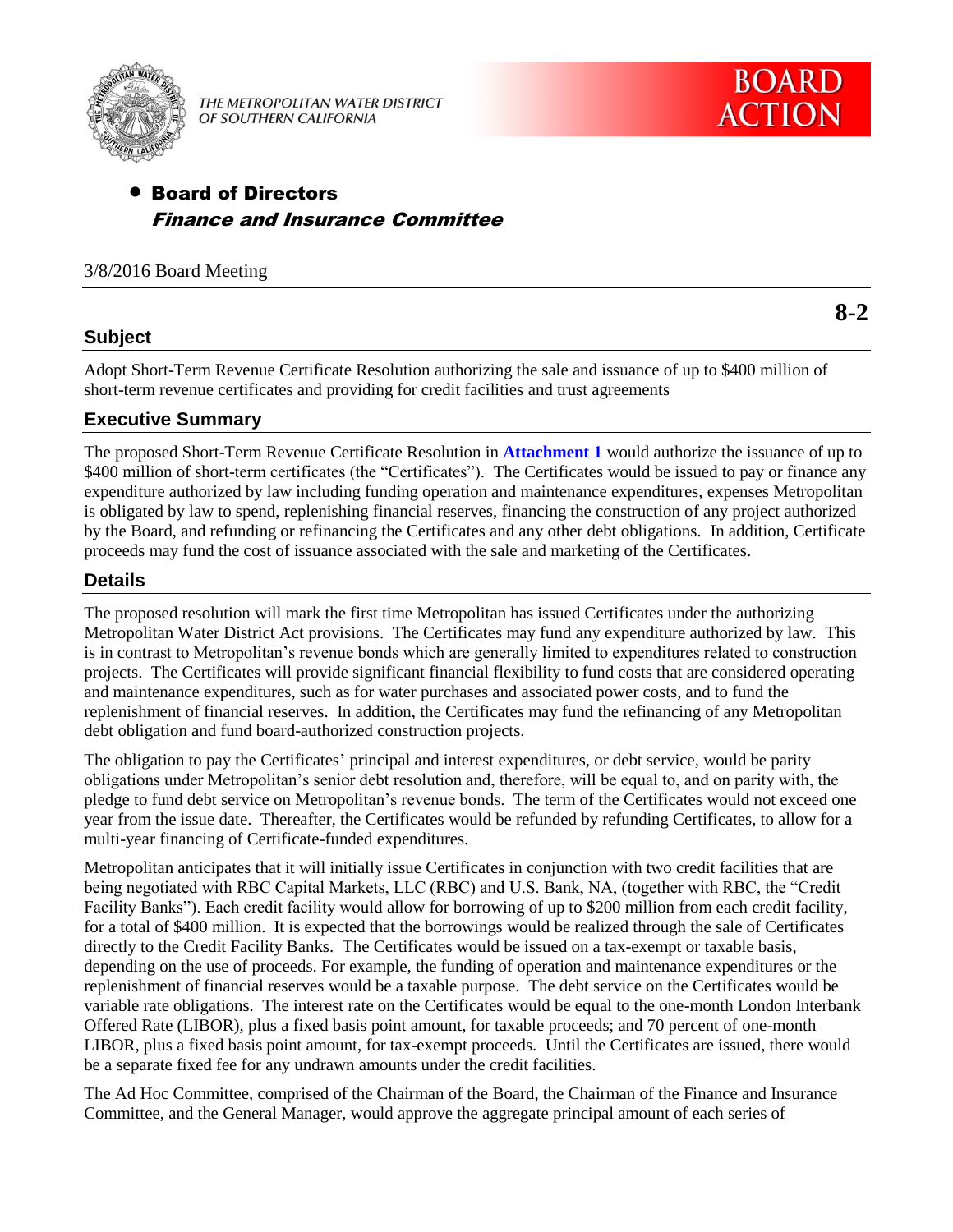Certificates and terms and conditions of each series of the Certificates, the credit facilities and any related trust agreements, including any fees, charges and interest rates.

## **Policy**

Metropolitan Water District Act Section 61: Ordinances, Resolutions and Orders

Metropolitan Water District Act Sections 296-299.5, Chapter 7 of Part 5: Short Term Revenue Certificates

Metropolitan Board Resolution 8329 (Senior Debt Resolution) as amended and supplemented

Metropolitan Board Resolution 8387 (Fourth Supplemental Resolution)

Metropolitan Board Resolution 9104 (Nineteenth Supplemental Resolution)

# **California Environmental Quality Act (CEQA)**

## **CEQA determination for Option #1:**

The proposed action is not defined as a project under CEQA because it involves continuing administrative activities, such as general policy and procedure making (Section 15378(b)(2) of the State CEQA Guidelines). In addition, the proposed action is not subject to CEQA because it involves other government fiscal activities, which do not involve any commitment to any specific project which may result in a potentially significant physical impact on the environment (Section 15378(b)(4) of the State CEQA Guidelines).

The CEQA determination is: Determine that the proposed action is not defined as a project and is not subject to CEQA pursuant to Sections 15378(b)(2) and 15378(b)(4) of the State CEQA Guidelines.

### **CEQA determination for Option #2:**

None required

# **Board Options**

### **Option #1**

Adopt the CEQA determination that the proposed action is not defined as a project and is not subject to CEQA, and

Adopt the Short-Term Certificates Resolution authorizing the sale and issuance from time to time of up to \$400 million of short-term revenue Certificates and providing for credit facilities and trust agreements, as contained in **Attachment 1**.

**Fiscal Impact:** No fiscal impact related to the approval of the Short-Term Certificate Resolution. However, by approving the Resolution, Metropolitan may enter into credit facilities for up to \$400 million. If credit facility funds are used to replenish financial reserves, the interest earned on the invested reserve funds is expected to largely offset the credit facility fees. Other potential expenditures, such as for water purchases, would incur interest costs that currently approximate 1 percent, annually.

**Business Analysis:** The approval of the Short-Term Certificate Resolution would enable Metropolitan to have ready access to up to \$400 million for funding any lawful purpose. This would significantly increase financial flexibility to replenish financial reserves or to fund expenditures, such as for water purchases.

### **Option #2**

Do not adopt the Short-Term Certificates Resolution authorizing the issuance of up to \$400 million of short-term revenue Certificates.

**Fiscal Impact:** By not approving the Short-Term Certificate Resolution, Metropolitan would not be able to execute the proposed credit facilities. While difficult to quantify, Metropolitan would have to look for alternative funding sources that would likely be more expensive than the credit facilities.

**Business Analysis:** Metropolitan's financial flexibility would potentially be reduced to take advantage of market opportunities for funding expenditures, such as for water purchases, or the replenishing of financial reserves.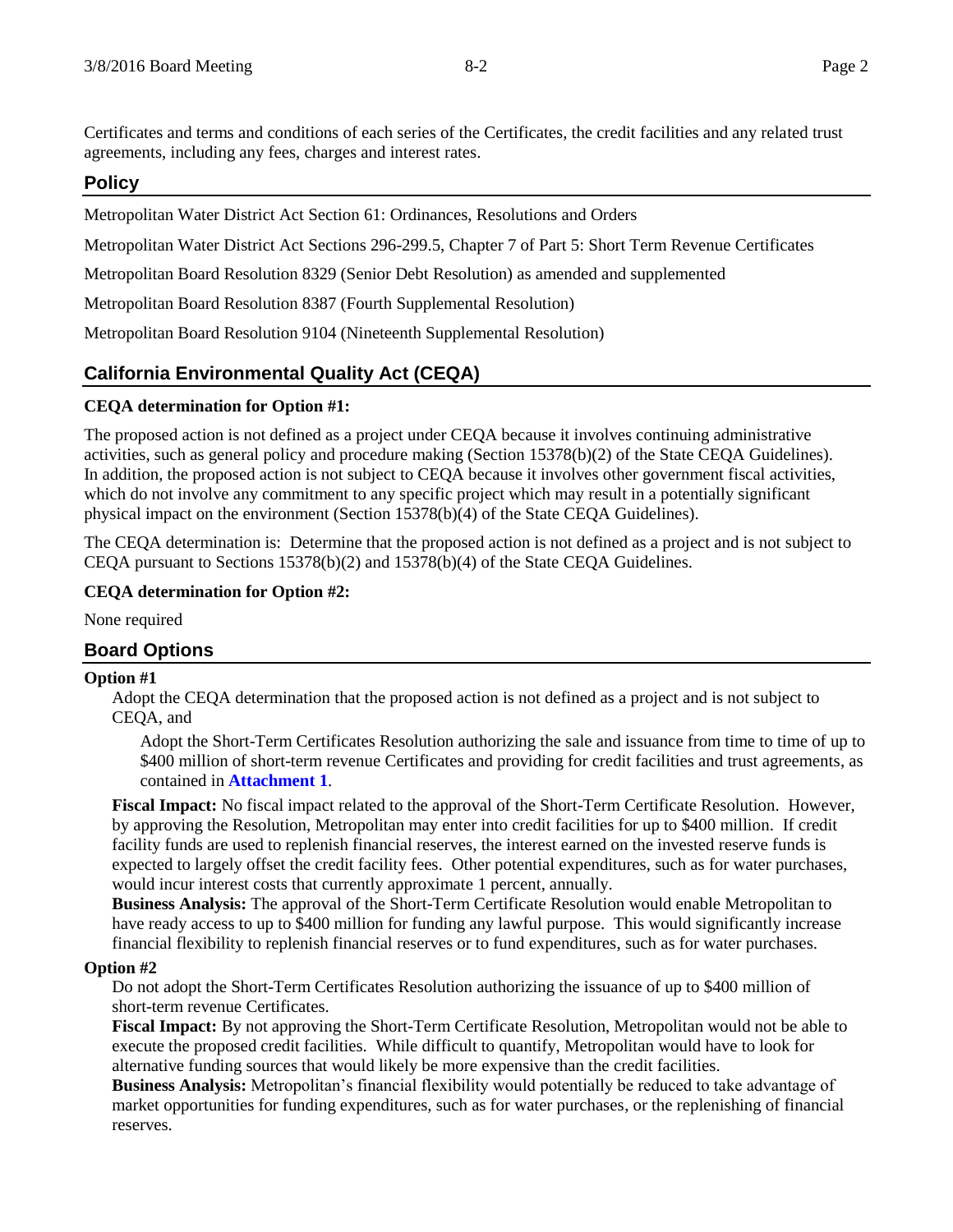### **Staff Recommendation**

Option #1

2/23/2016 *Gary Breaux Assistant General Manager/Chief Financial Officer Date*

2/24/2016 *Jeffrey [Kightlinger] General Manager Date*

**Attachment 1 – Resolution of the Board of Directors of The Metropolitan Water District of Southern California Authorizing the Sale and Issuance From Time To Time of up to \$400 million of Short-Term Revenue Certificates and Providing for Credit Facilities and Trust Agreements (Short-Term Certificates Resolution)**

Ref# cfo12641811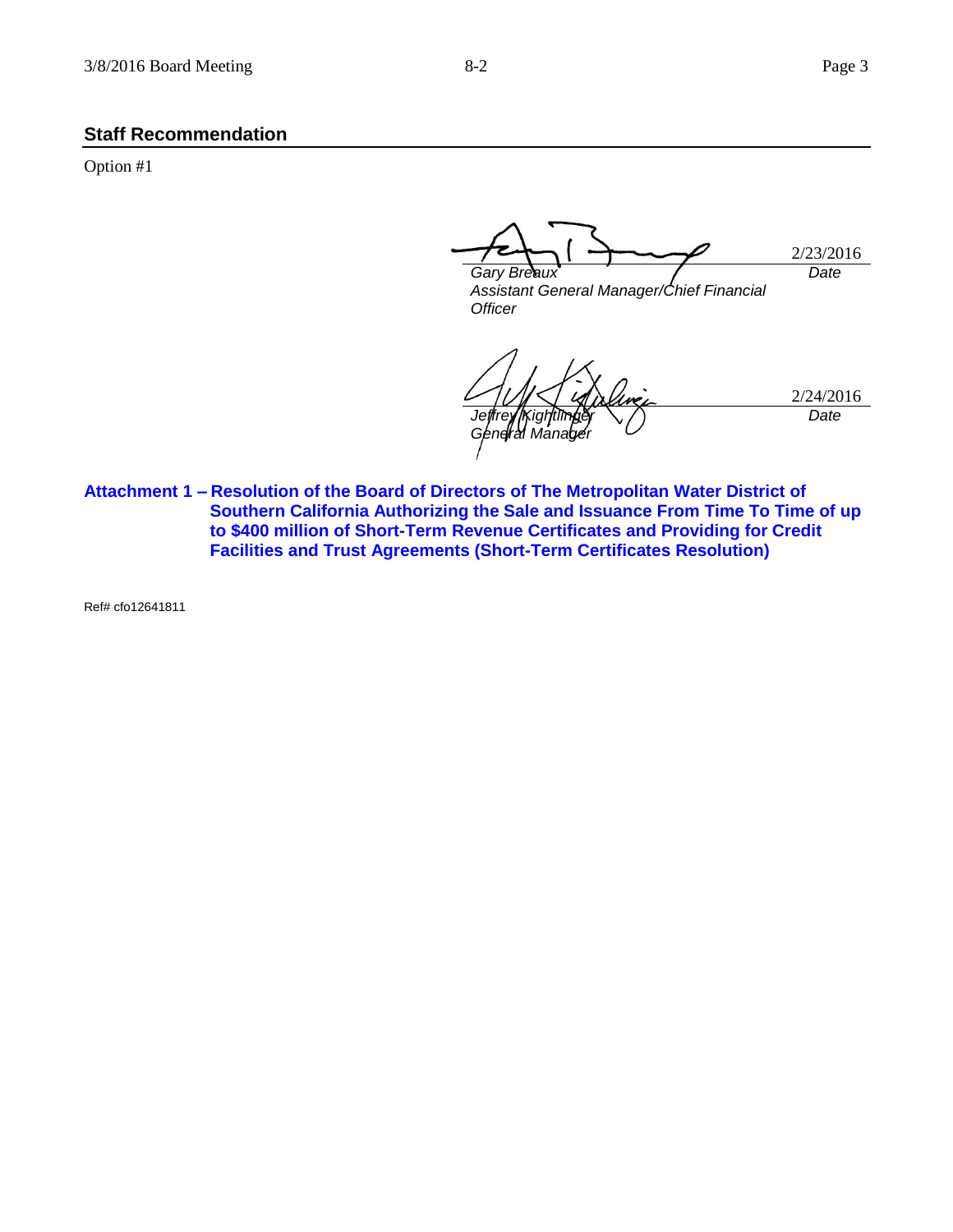# **THE METROPOLITAN WATER DISTRICT OF SOUTHERN CALIFORNIA**

# **RESOLUTION \_\_\_\_**

**RESOLUTION OF THE BOARD OF DIRECTORS OF THE METROPOLITAN WATER DISTRICT OF SOUTHERN CALIFORNIA AUTHORIZING THE SALE AND ISSUANCE FROM TIME TO TIME OF UP TO \$400 MILLION OF SHORT-TERM REVENUE CERTIFICATES AND PROVIDING FOR CREDIT FACILITIES AND TRUST AGREEMENTS (SHORT-TERM CERTIFICATES RESOLUTION)**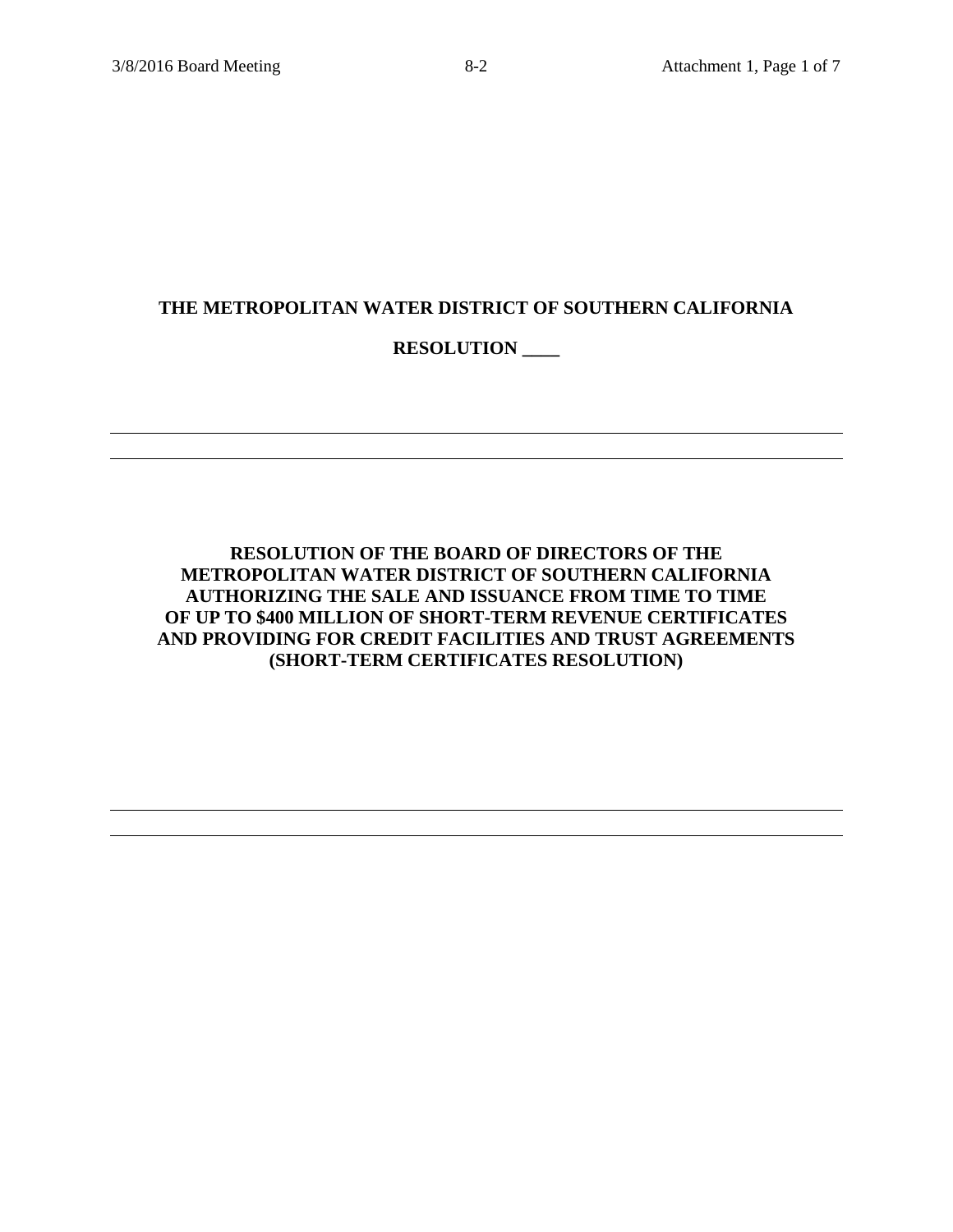### **THE METROPOLITAN WATER DISTRICT OF SOUTHERN CALIFORNIA**

**RESOLUTION \_\_\_\_\_**

## **RESOLUTION OF THE BOARD OF DIRECTORS OF THE METROPOLITAN WATER DISTRICT OF SOUTHERN CALIFORNIA AUTHORIZING THE SALE AND ISSUANCE FROM TIME TO TIME OF UP TO \$400 MILLION OF SHORT-TERM REVENUE CERTIFICATES AND PROVIDING FOR CREDIT FACILITIES AND TRUST AGREEMENTS (SHORT-TERM CERTIFICATES RESOLUTION)**

**\_\_\_\_\_\_\_\_\_\_\_\_\_\_\_\_\_\_\_\_\_\_\_\_\_\_\_\_\_\_\_\_\_\_\_\_\_\_\_\_\_\_\_\_\_\_\_\_\_\_\_\_\_\_**

WHEREAS, pursuant to the Act (as defined herein), the Board of Directors of The Metropolitan Water District of Southern California (the "District") is authorized to provide for the issuance of short-term revenue certificates for any purpose permitted under the Act; and

**\_\_\_\_\_\_\_\_\_\_\_\_\_\_\_\_\_\_\_\_\_\_\_\_\_\_\_\_\_\_\_\_\_\_\_\_\_\_\_\_\_\_\_\_\_\_\_\_\_\_\_\_\_\_**

NOW, THEREFORE, the Board of Directors of the District, DOES HEREBY RESOLVE, DETERMINE AND ORDER, as follows:

## **ARTICLE I**

## **DEFINITIONS**

**SECTION 1.01. Definitions**. Unless the context otherwise requires, the terms defined in this Section shall, for all purposes of this Resolution and of any certificate, opinion or other document herein mentioned, have the meanings herein specified, to be equally applicable to both the singular and the plural forms of any of the terms herein defined.

"Ad Hoc Committee" has the meaning ascribed to such term in Section 4.01 hereof.

"Board" means the Board of Directors of the District.

"Bonds" has the meaning given that term in the Senior Debt Resolution.

"Certificates" has the meaning ascribed to such term in Section 2.01 hereof (which includes Refunding Certificates) and shall include, as provided in Section 2.01, any form that the District determines, including (without limitation), notes, bonds or any other form indebtedness.

"Credit Facility" means a credit facility, credit agreement, revolving credit agreement, note purchase agreement, bond purchase agreement, bondholder's agreement or similar instrument or agreement with one or more banks or financial institutions pursuant to which such banks or financial institutions commit to purchase Certificates (including without limitation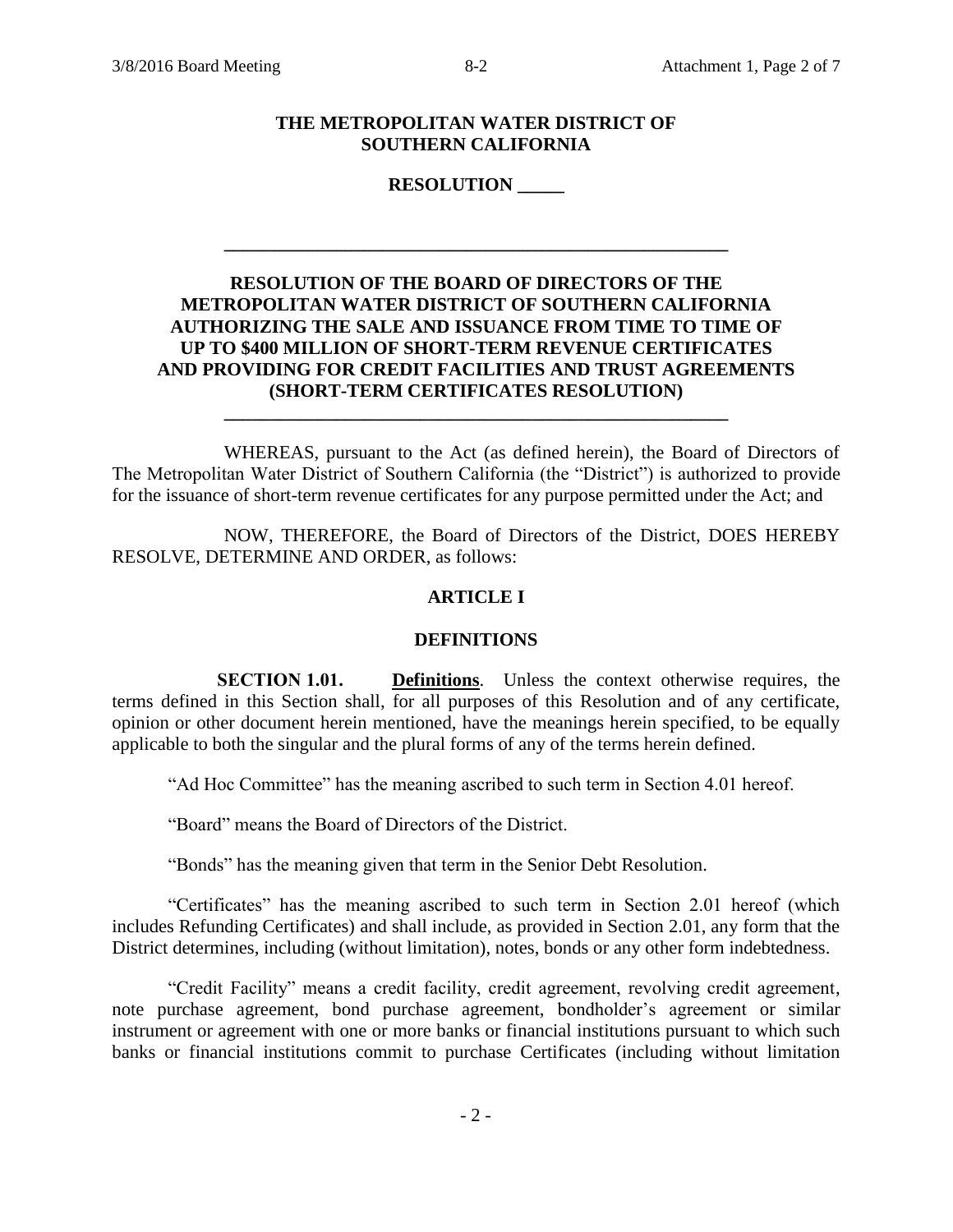Refunding Certificates) from time to time and provides for such other terms and conditions as approved pursuant to this Resolution.

"Fourth Supplemental Resolution" means Resolution 8387 adopted by the Board on January 12, 1993.

"Net Operating Revenues" has the meaning given such term in the Senior Debt Resolution.

"Nineteenth Supplemental Resolution" means Resolution 9104 adopted by the Board on December 8, 2009.

"Operation and Maintenance Expenditure" has the meaning given such term in the Senior Debt Resolution.

"Outstanding" has the meaning given such term in the Senior Debt Resolution.

"Parity Obligations" has the meaning given such term in the Senior Debt Resolution.

"Paying Agent" means the paying agent appointed pursuant to the Trust Agreement relating to any Certificates.

"Refunding Certificates" means any Certificates issued for the purpose of refunding or refinancing the Certificates, or providing for, the payment of principal, interest or any other obligation of the District under the Certificates and any Credit Facility.

This "Resolution" means this resolution of the District.

"Senior Debt Resolution" means Resolution 8329 adopted by the District on July 9, 1991, as amended and supplemented from time to time.

"Series" means, whenever used herein with respect to Certificates, all of the Certificates designated as being of the same series under the terms of the related Credit Facility.

"Trust Agreement" means any trust agreement, paying agent agreement or such other instrument or instrument executed and delivered in connection with the issuance of any Certificates which sets forth terms and conditions of the Certificates and which appoints a Paying Agent in respect of any Certificates.

## **ARTICLE II**

## **THE CERTIFICATES AND CREDIT FACILITIES**

#### **SECTION 2.01. Approval of Certificates and Credit Facilities**.

(a) The District is hereby authorized to issue "The Metropolitan Water District of Southern California Short-Term Revenue Certificates" (the "Certificates") in one or more Series for one or any combination of the following purposes: (i) to pay or finance the

- 3 -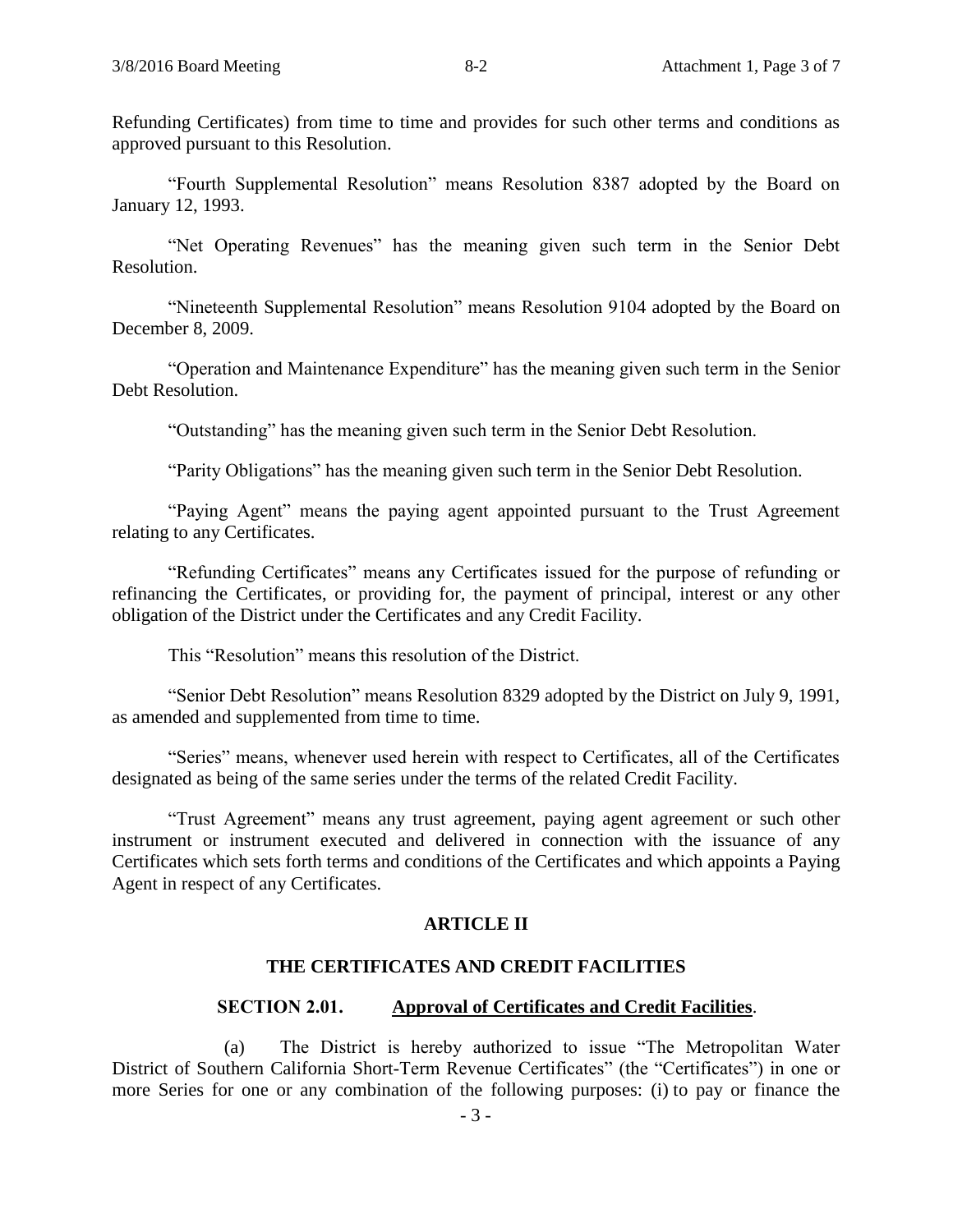payment of any Operation and Maintenance Expenditure and any other expenditure that the Board has authorized, (ii) to pay or finance the payment of any expenditure that the District is obligated by law to spend, (iii) to finance the replenishment of the District's reserves, (iv) to finance the construction of any project the Board has authorized the District to construct or finance, (v) and to refund or refinance the Certificates, or to provide for the payment of principal, interest or any other obligation of the District under the Certificates and any Credit Facility. The District is hereby authorized to issue the Certificates in the form of notes, bonds and any other form of indebtedness as determined and approved by the Ad Hoc Committee pursuant to Article IV. The District is hereby authorized to issue the Certificates on the terms and conditions set forth in this Resolution; provided, however, that any such issuance shall satisfy the following conditions:

(i) The aggregate principal amount of all Certificates Outstanding at any time shall not exceed \$400,000,000;

(ii) The Certificates shall bear interest at the rates determined by the Ad Hoc Committee in Article IV; provided, however, the Certificates shall not bear interest at an interest rate in excess of the maximum rate permitted by law; and

(iii) Except for Refunding Certificates, each issuance of Certificates shall not mature later than one year following the date of their issuance.

(b) The District is hereby authorized to negotiate, execute and deliver one or more Credit Facilities and one or more Trust Agreements on the terms and conditions set forth in this Resolution.

## **ARTICLE III SECURITY AND PAYMENT OF CERTIFICATES**

**SECTION 3.01. Security and Source of Payment of Certificates**. The obligations of the District under the Certificates, the Credit Facilities and Trust Agreements shall be payable from and secured by Net Operating Revenues on the terms and conditions, and with the priority, set forth in the Certificates, the Credit Facilities and Trust Agreements and authorized by the Ad Hoc Committee in Article IV, which may include (without limitation) securing such obligations as Parity Obligations or obligations that are subordinate to Parity Obligations.

**SECTION 3.02. Establishment and Application of Funds and Accounts**. The District shall establish, and the Treasurer of the District shall maintain, such funds and/or accounts with respect to the Certificates, Credit Facilities and Trust Agreements as may be required pursuant to the terms of such Certificates, Credit Facilities and Trust Agreements.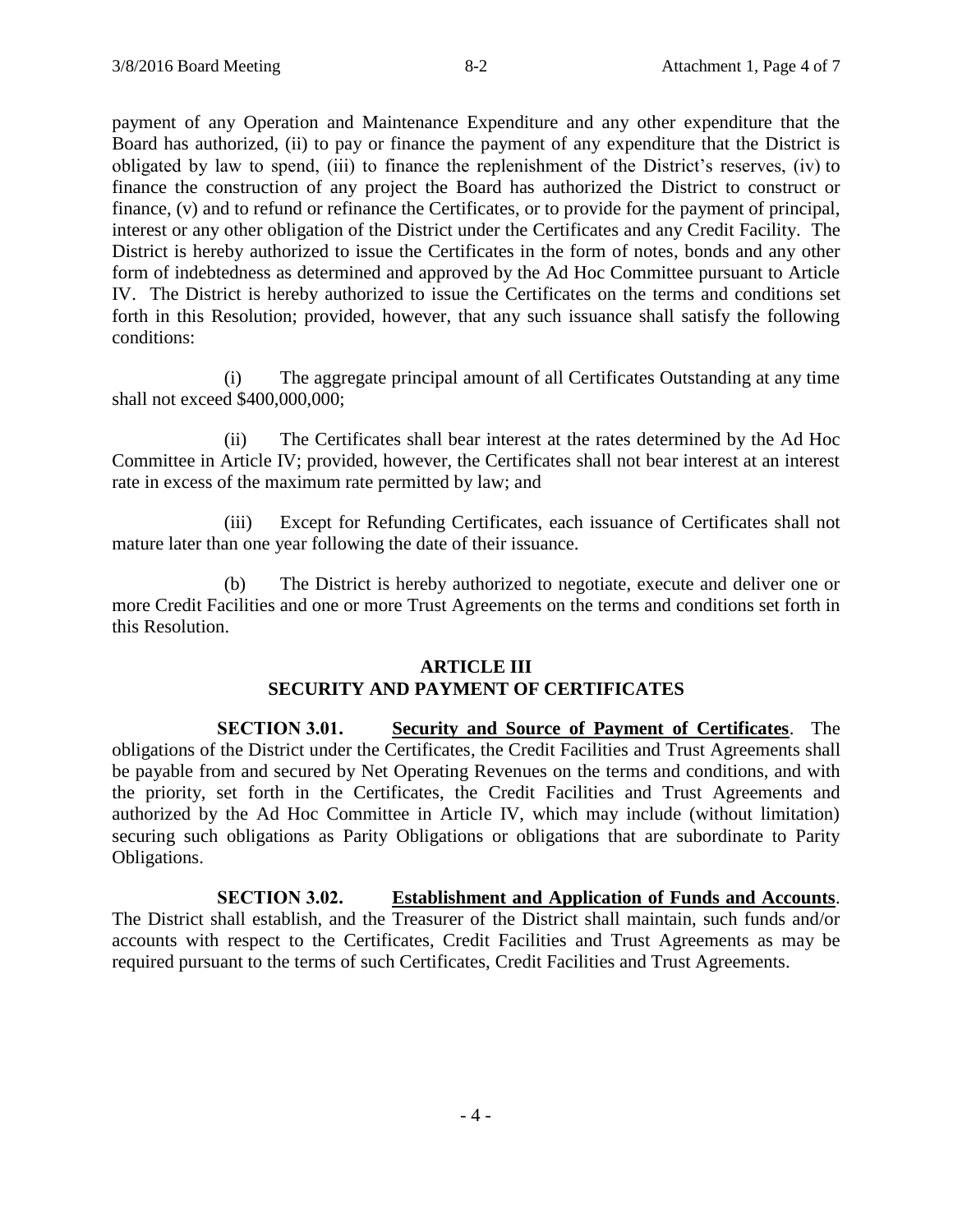### **ARTICLE IV**

### **AD HOC COMMITTEE**

**SECTION 4.01. Ad Hoc Committee**. The Chairman of the Board, or in the event of a vacancy, the Acting Chairman of the Board; the Chairman of the Finance and Insurance Committee of the Board (or if the Finance and Insurance Committee is renamed, dissolved, or reorganized, such other committee of the Board which shall have substantially all of the duties of the Finance and Insurance Committee before such renaming, dissolution, or reorganization); or in the event of a vacancy, the Vice Chairman or Acting Chairman of the Finance and Insurance Committee of the Board (or if the Finance and Insurance Committee is renamed, dissolved, or reorganized, such other committee of the Board which shall have substantially all of the duties of the Finance and Insurance Committee before such renaming, dissolution, or reorganization); and the General Manager or his or her designee, or in the event of a vacancy, the Acting General Manager or his or her designee, acting jointly; are hereby constituted an ad hoc committee (the "Ad Hoc Committee").

**SECTION 4.02. Approval of each Series of Certificates**. Subject to the limitations contained in Section 2.01 herein, the Ad Hoc Committee or its designee is authorized and directed to determine, establish and approve on behalf of the District the aggregate principal amount of each Series of Certificates (including, without limitation, Refunding Certificates), the terms and conditions of, and the execution and delivery of, each Series of Certificates, including, without limitation, each of the following:

(a) The form of the Certificates, which may include, without limitation, the form of notes or any other form of indebtedness;

(b) The method of calculating interest on the Certificates;

(c) The manner of sale of the Certificates (which may be private and negotiated);

(d) The security and source of payment of the Certificates, as provided in Section 3.01; and

(e) The maturity of the Certificates.

**SECTION 4.03. Approval of Credit Facilities**. The Ad Hoc Committee or its designee is authorized and directed to determine, establish and approve on behalf of the District the terms and conditions of, and the execution and delivery of, one or more Credit Facilities for each Series of Certificates, including, but not limited to, any fees and charges, interest rates, covenants, events of default and events of termination. The Ad Hoc Committee or its designee may approve and the District may execute and deliver any Credit Facility separately and independently from the issuance of any Certificates authorized under this Resolution. The Ad Hoc Committee is hereby authorized to determine whether and under what terms and conditions the Certificates and any other Parity Obligations are deemed to be "Outstanding" within the meaning of the Senior Debt Resolution.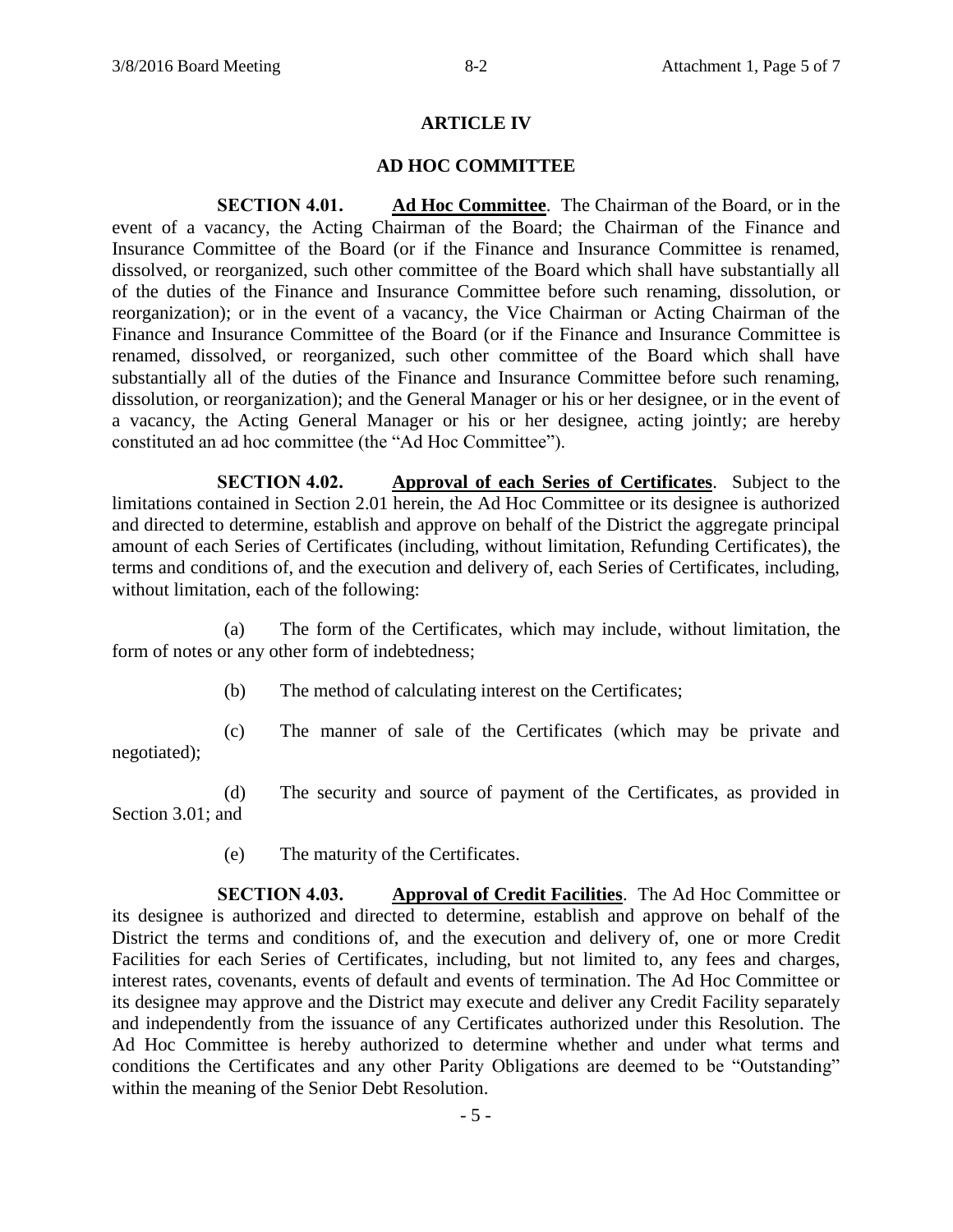**SECTION 4.04. Approval of Trust Agreements.** The Ad Hoc Committee or its designee is authorized and directed to determine, establish and approve on behalf of the District the terms and conditions of, and the execution and delivery of, one or more Trust Agreements with respect to any Certificates, including, but not limited to, any fees and charges, interest rates, covenants, events of default and events of termination. The Ad Hoc Committee or its designee may approve and the District may execute and deliver any Trust Agreement separately and independently from the issuance of any Certificates authorized under this Resolution.

**SECTION 4.05. Approval of Ad Hoc Committee**. The determination, establishment or approval by the majority of members of the Ad Hoc Committee shall constitute the determination, establishment and approval of the Ad Hoc Committee pursuant to this Article IV.

**SECTION 4.06. Further Action**. The Chairman of the Board, the General Manager and Chief Financial Officer of the District be and each of them is hereby authorized, empowered and directed to execute such other documents in addition to those enumerated herein and take such other actions as they deem necessary or advisable in order to carry out and perform the purposes of this Resolution.

### **ARTICLE V**

### **MISCELLANEOUS**

**SECTION 5.01. Severability of Invalid Provisions**. If any one or more of the provisions contained in this Resolution shall for any reason be held to be invalid, illegal or unenforceable in any respect, then such provision or provisions shall be deemed severable from the remaining provisions contained in this Resolution and such invalidity, illegality or unenforceability shall not affect any other provision of this Resolution, and this Resolution shall be construed as if such invalid or illegal or unenforceable provision had never been contained herein. The District hereby declares that it would have adopted this Resolution and each and every other Section, paragraph, sentence, clause or phrase hereof and authorized the issuance of the Certificates, Credit Facilities and Trust Agreements pursuant thereto irrespective of the fact that any one or more Sections, paragraphs, sentences, clauses or phrases of this Resolution may be held illegal, invalid or unenforceable.

**SECTION 5.02. Article and Section Headings and References; Interpretation**. The headings or titles of the several Articles and Sections hereof shall be solely for convenience of reference and shall not affect the meaning, construction or effect of this Resolution.

All references herein to "Article," "Sections" and other subdivisions are to the corresponding Articles, Sections or subdivisions of this Resolution; the words "herein," "hereof," "hereby," "hereunder" and other words of similar import refer to this Resolution as a whole and not to any particular Article, section or subdivision hereof; and words of the masculine gender shall mean and include words of the feminine and neuter genders.